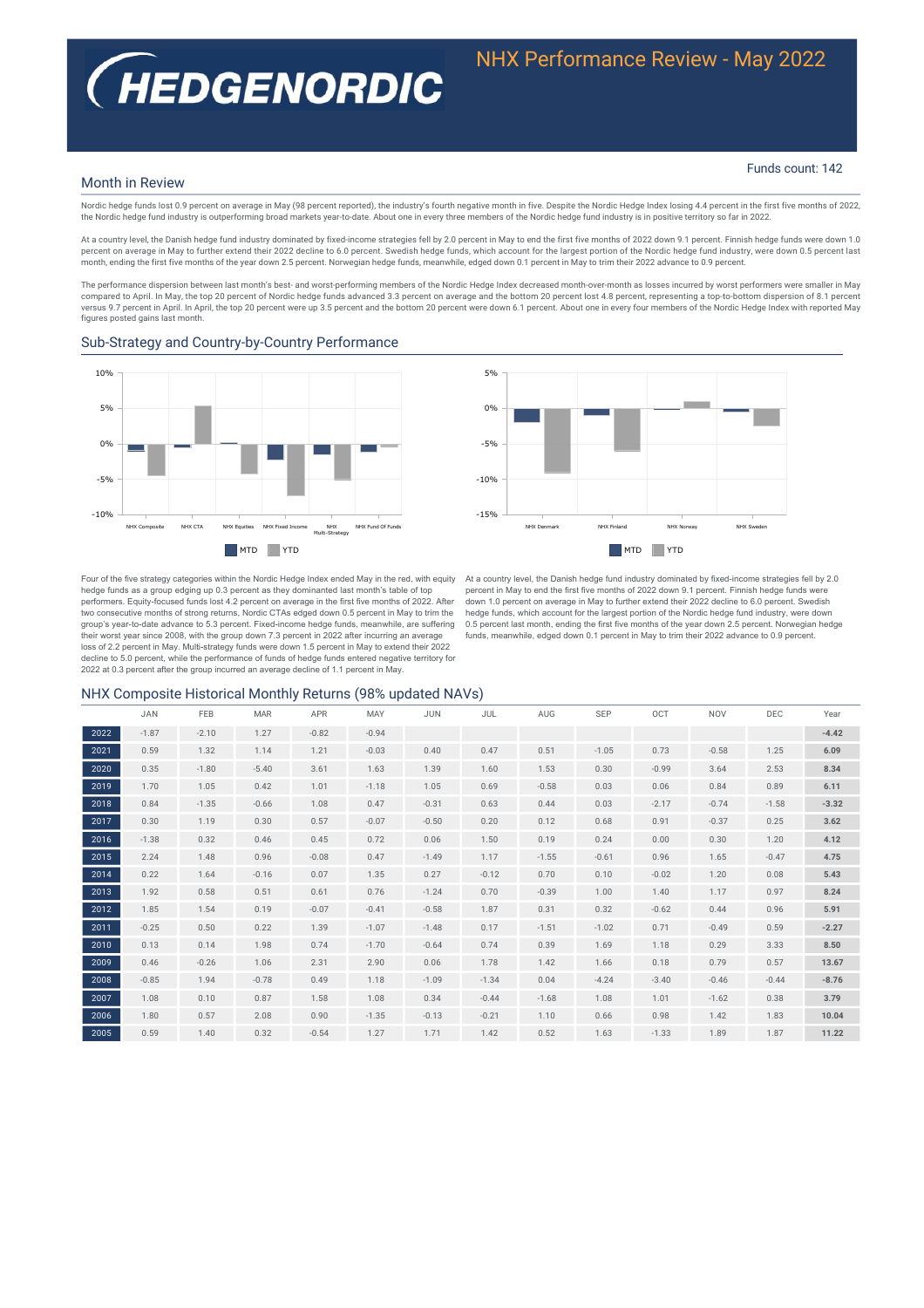# Top Performing Managers - May 2022

|                                   | <b>MTD</b> | <b>YTD</b> | 12M ROR                  | <b>Total Return</b> | St. Dev. | Sharpe |
|-----------------------------------|------------|------------|--------------------------|---------------------|----------|--------|
| Proxy Renewable Long/Short Energy | 13.77%     | 18.42%     | 19.15%                   | 182.03%             | 6.66%    | 1.41   |
| Adrigo Small & Midcap L/S         | 13.56%     | $-5.08%$   | $-9.03%$                 | 70.24%              | 5.58%    | 0.70   |
| <b>Cleaves Shipping Fund</b>      | 12.50%     | 44.09%     | $\overline{\phantom{a}}$ | 39.12%              | 6.16%    | 2.47   |
| <b>OAM Absolute Return Fund</b>   | 8.00%      | 14.95%     | 32.97%                   | 541.35%             | 4.17%    | 0.85   |
| <b>HCP Quant Fund</b>             | 5.11%      | 1.88%      | 13.69%                   | 29.38%              | 5.12%    | 0.27   |
| Sissener Canopus                  | 3.94%      | 5.37%      | 3.31%                    | 230.06%             | 3.22%    | 1.12   |
| Oceanic Hedge Fund                | 3.36%      | 19.40%     | 31.56%                   | 418.67%             | 2.61%    | 0.97   |
| Calgus                            | 3.16%      | $-20.87%$  | $-8.61%$                 | 219.77%             | 4.03%    | 0.74   |
| <b>Coeli Energy Transition</b>    | 2.58%      | $-0.77%$   | $-5.15%$                 | 3.22%               | 2.65%    | 0.17   |
| <b>Protean Select</b>             | 2.42%      | 2.42%      | $\overline{\phantom{a}}$ | 2.42%               | 0.00%    | 0.00   |

## Top Performing Managers - Year To Date 2022

|                                    | <b>YTD</b> | <b>MTD</b> | 12M ROR                  | <b>Total Return</b> | St. Dev. | Sharpe |
|------------------------------------|------------|------------|--------------------------|---------------------|----------|--------|
| <b>Cleaves Shipping Fund</b>       | 44.09%     | 12.50%     | $\overline{\phantom{a}}$ | 39.12%              | 6.16%    | 2.47   |
| Lynx                               | 29.26%     | 1.06%      | 22.54%                   | 734.24%             | 4.29%    | 0.72   |
| <b>RPM Evolving CTA Fund</b>       | 23.52%     | $-1.62%$   | 5.18%                    | 35.84%              | 4.28%    | 0.30   |
| Elementa                           | 20.97%     | 1.54%      | 1.87%                    | 83.90%              | 2.72%    | 0.94   |
| Oceanic Hedge Fund                 | 19.40%     | 3.36%      | 31.56%                   | 418.67%             | 2.61%    | 0.97   |
| Proxy Renewable Long/Short Energy  | 18.42%     | 13.77%     | 19.15%                   | 182.03%             | 6.66%    | 1.41   |
| <b>DNB TMT Long/Short Equities</b> | 15.68%     | 2.03%      | 5.23%                    | 23.18%              | 2.30%    | 0.27   |
| <b>OAM Absolute Return Fund</b>    | 14.95%     | 8.00%      | 32.97%                   | 541.35%             | 4.17%    | 0.85   |
| <b>SEB Asset Selection</b>         | 13.06%     | $-0.36%$   | 10.46%                   | 97.89%              | 2.46%    | 0.56   |
| <b>Calculo Evolution Fund</b>      | 13.05%     | 1.16%      | 10.14%                   | 22.08%              | 1.98%    | 0.80   |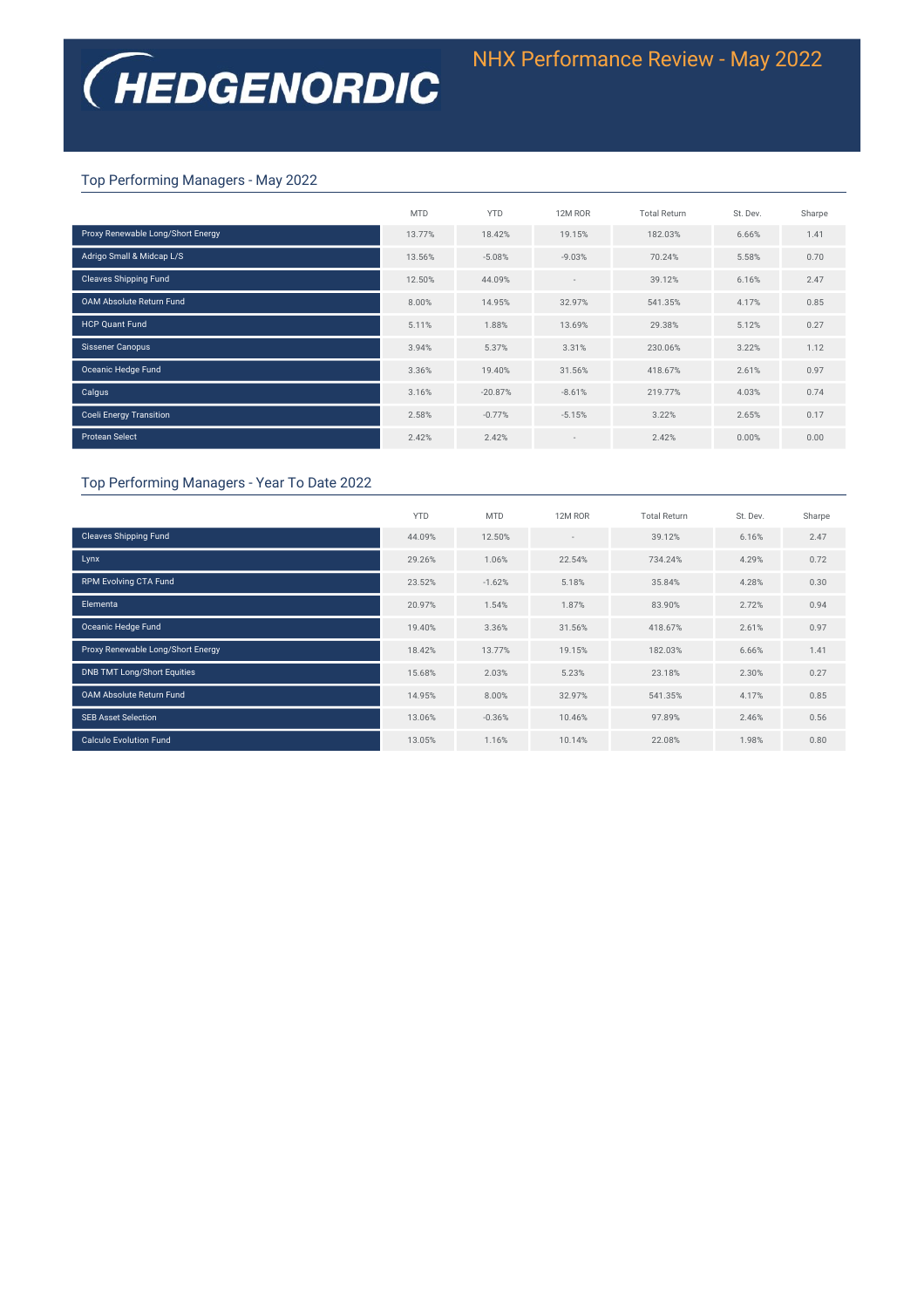# **(HEDGENORDIC**

# NHX Equity - Top Performing Managers - May 2022

| Proxy Renewable Long/Short Energy<br>13.77%<br>18.42%<br>19.15%<br>182.03%<br>6.66%<br>1.41<br>Adrigo Small & Midcap L/S<br>13.56%<br>$-5.08%$<br>$-9.03%$<br>70.24%<br>5.58%<br>0.70<br><b>Cleaves Shipping Fund</b><br>12.50%<br>44.09%<br>39.12%<br>2.47<br>6.16%<br><b>OAM Absolute Return Fund</b><br>8.00%<br>14.95%<br>32.97%<br>541.35%<br>4.17%<br>0.85<br><b>HCP Quant Fund</b><br>5.11%<br>0.27<br>1.88%<br>13.69%<br>29.38%<br>5.12%<br>NHX Fixed Income - Top Performing Managers - May 2022<br><b>MTD</b><br><b>YTD</b><br>12M ROR<br><b>Total Return</b><br>St. Dev.<br>Sharpe<br>KLP Alfa Global Rente<br>0.83%<br>3.26%<br>1.80%<br>114.15%<br>1.27%<br>1.23<br>Danske Invest Fixed Income Global Value<br>$-9.73%$<br>$-9.80%$<br>0.55%<br>21.34%<br>2.35%<br>0.64<br>Scandinavian Credit Fund I<br>0.36%<br>2.69%<br>3.78%<br>44.19%<br>0.32%<br>5.10<br><b>Borea Kreditt</b><br>$-0.59%$<br>3.04%<br>5.58%<br>1.37%<br>1.75<br>Carlsson Norén Macro Fund<br>$-0.71%$<br>0.26%<br>0.11%<br>33.45%<br>0.68%<br>0.86<br>NHX Multi Strategy - Top Performing Managers - May 2022<br><b>MTD</b><br><b>YTD</b><br>12M ROR<br><b>Total Return</b><br>St. Dev.<br>Sharpe<br><b>Ress Life Investments</b><br>2.22%<br>3.52%<br>8.61%<br>57.21%<br>1.01%<br>1.18<br>Atlas Global Macro<br>$-26.53%$<br>1.25%<br>$-16.96%$<br>$-26.53%$<br>3.87%<br>$-2.03$<br>Formue Nord Markedsneutr.<br>0.81%<br>$-3.21%$<br>$-7.62%$<br>61.24%<br>2.41%<br>0.93<br><b>Crescit</b><br>0.68%<br>$-5.23%$<br>$-3.17%$<br>23.33%<br>1.88%<br>0.38<br><b>HCP Black Fund</b><br>0.61%<br>4.81%<br>5.80%<br>62.99%<br>0.70<br>1.67%<br>NHX Managed Futures & CTA - Top Performing Managers - May 2022<br><b>MTD</b><br><b>YTD</b><br>12M ROR<br><b>Total Return</b><br>St. Dev.<br>Sharpe<br><b>Calculo Evolution Fund</b><br>1.16%<br>13.05%<br>10.14%<br>22.08%<br>1.98%<br>0.80<br>Lynx<br>29.26%<br>22.54%<br>734.24%<br>4.29%<br>1.06%<br>0.72<br>Estlander & Partners Alpha Trend Program<br>964.41%<br>0.53%<br>7.94%<br>4.54%<br>3.91%<br>0.64<br>Volt Diversified Alpha Fund<br>$-0.22%$<br>2.55%<br>$-3.14%$<br>46.94%<br>2.94%<br>0.77<br><b>SEB Asset Selection</b><br>$-0.36%$<br>13.06%<br>10.46%<br>97.89%<br>2.46%<br>0.56<br>NHX Fund of Funds - Top Performing Managers - May 2022<br><b>MTD</b><br><b>YTD</b><br>12M ROR<br><b>Total Return</b><br>St. Dev.<br>Sharpe<br>Secure Hedge<br>$-0.19%$<br>1.31%<br>7.27%<br>39.10%<br>0.97<br>1.11%<br>R <sub>2</sub> Crystal<br>3.99%<br>$-0.32%$<br>7.96%<br>179.42%<br>1.52%<br>1.22<br><b>PriorNilsson Balans</b><br>$-0.45%$<br>$-1.99%$<br>8.76%<br>$-5.36%$<br>1.56%<br>0.65<br><b>AIM Diversified Strategies</b><br>$-0.90%$<br>78.02%<br>1.02%<br>7.25%<br>15.30%<br>1.30<br><b>Atlant Multi-Strategy</b><br>22.39%<br>0.73<br>$-1.04%$<br>$-3.12%$<br>$-1.04%$<br>1.28% | <b>MTD</b> | <b>YTD</b> | 12M ROR | <b>Total Return</b> | St. Dev. | Sharpe |
|----------------------------------------------------------------------------------------------------------------------------------------------------------------------------------------------------------------------------------------------------------------------------------------------------------------------------------------------------------------------------------------------------------------------------------------------------------------------------------------------------------------------------------------------------------------------------------------------------------------------------------------------------------------------------------------------------------------------------------------------------------------------------------------------------------------------------------------------------------------------------------------------------------------------------------------------------------------------------------------------------------------------------------------------------------------------------------------------------------------------------------------------------------------------------------------------------------------------------------------------------------------------------------------------------------------------------------------------------------------------------------------------------------------------------------------------------------------------------------------------------------------------------------------------------------------------------------------------------------------------------------------------------------------------------------------------------------------------------------------------------------------------------------------------------------------------------------------------------------------------------------------------------------------------------------------------------------------------------------------------------------------------------------------------------------------------------------------------------------------------------------------------------------------------------------------------------------------------------------------------------------------------------------------------------------------------------------------------------------------------------------------------------------------------------------------------------------------------------------------------------------------------------------------------------------------------------------------------------------------------------------------------------------------------------------------------------------------------------------------------------------------------------------------------------------------------------------------|------------|------------|---------|---------------------|----------|--------|
|                                                                                                                                                                                                                                                                                                                                                                                                                                                                                                                                                                                                                                                                                                                                                                                                                                                                                                                                                                                                                                                                                                                                                                                                                                                                                                                                                                                                                                                                                                                                                                                                                                                                                                                                                                                                                                                                                                                                                                                                                                                                                                                                                                                                                                                                                                                                                                                                                                                                                                                                                                                                                                                                                                                                                                                                                                        |            |            |         |                     |          |        |
|                                                                                                                                                                                                                                                                                                                                                                                                                                                                                                                                                                                                                                                                                                                                                                                                                                                                                                                                                                                                                                                                                                                                                                                                                                                                                                                                                                                                                                                                                                                                                                                                                                                                                                                                                                                                                                                                                                                                                                                                                                                                                                                                                                                                                                                                                                                                                                                                                                                                                                                                                                                                                                                                                                                                                                                                                                        |            |            |         |                     |          |        |
|                                                                                                                                                                                                                                                                                                                                                                                                                                                                                                                                                                                                                                                                                                                                                                                                                                                                                                                                                                                                                                                                                                                                                                                                                                                                                                                                                                                                                                                                                                                                                                                                                                                                                                                                                                                                                                                                                                                                                                                                                                                                                                                                                                                                                                                                                                                                                                                                                                                                                                                                                                                                                                                                                                                                                                                                                                        |            |            |         |                     |          |        |
|                                                                                                                                                                                                                                                                                                                                                                                                                                                                                                                                                                                                                                                                                                                                                                                                                                                                                                                                                                                                                                                                                                                                                                                                                                                                                                                                                                                                                                                                                                                                                                                                                                                                                                                                                                                                                                                                                                                                                                                                                                                                                                                                                                                                                                                                                                                                                                                                                                                                                                                                                                                                                                                                                                                                                                                                                                        |            |            |         |                     |          |        |
|                                                                                                                                                                                                                                                                                                                                                                                                                                                                                                                                                                                                                                                                                                                                                                                                                                                                                                                                                                                                                                                                                                                                                                                                                                                                                                                                                                                                                                                                                                                                                                                                                                                                                                                                                                                                                                                                                                                                                                                                                                                                                                                                                                                                                                                                                                                                                                                                                                                                                                                                                                                                                                                                                                                                                                                                                                        |            |            |         |                     |          |        |
|                                                                                                                                                                                                                                                                                                                                                                                                                                                                                                                                                                                                                                                                                                                                                                                                                                                                                                                                                                                                                                                                                                                                                                                                                                                                                                                                                                                                                                                                                                                                                                                                                                                                                                                                                                                                                                                                                                                                                                                                                                                                                                                                                                                                                                                                                                                                                                                                                                                                                                                                                                                                                                                                                                                                                                                                                                        |            |            |         |                     |          |        |
|                                                                                                                                                                                                                                                                                                                                                                                                                                                                                                                                                                                                                                                                                                                                                                                                                                                                                                                                                                                                                                                                                                                                                                                                                                                                                                                                                                                                                                                                                                                                                                                                                                                                                                                                                                                                                                                                                                                                                                                                                                                                                                                                                                                                                                                                                                                                                                                                                                                                                                                                                                                                                                                                                                                                                                                                                                        |            |            |         |                     |          |        |
|                                                                                                                                                                                                                                                                                                                                                                                                                                                                                                                                                                                                                                                                                                                                                                                                                                                                                                                                                                                                                                                                                                                                                                                                                                                                                                                                                                                                                                                                                                                                                                                                                                                                                                                                                                                                                                                                                                                                                                                                                                                                                                                                                                                                                                                                                                                                                                                                                                                                                                                                                                                                                                                                                                                                                                                                                                        |            |            |         |                     |          |        |
|                                                                                                                                                                                                                                                                                                                                                                                                                                                                                                                                                                                                                                                                                                                                                                                                                                                                                                                                                                                                                                                                                                                                                                                                                                                                                                                                                                                                                                                                                                                                                                                                                                                                                                                                                                                                                                                                                                                                                                                                                                                                                                                                                                                                                                                                                                                                                                                                                                                                                                                                                                                                                                                                                                                                                                                                                                        |            |            |         |                     |          |        |
|                                                                                                                                                                                                                                                                                                                                                                                                                                                                                                                                                                                                                                                                                                                                                                                                                                                                                                                                                                                                                                                                                                                                                                                                                                                                                                                                                                                                                                                                                                                                                                                                                                                                                                                                                                                                                                                                                                                                                                                                                                                                                                                                                                                                                                                                                                                                                                                                                                                                                                                                                                                                                                                                                                                                                                                                                                        |            |            |         |                     |          |        |
|                                                                                                                                                                                                                                                                                                                                                                                                                                                                                                                                                                                                                                                                                                                                                                                                                                                                                                                                                                                                                                                                                                                                                                                                                                                                                                                                                                                                                                                                                                                                                                                                                                                                                                                                                                                                                                                                                                                                                                                                                                                                                                                                                                                                                                                                                                                                                                                                                                                                                                                                                                                                                                                                                                                                                                                                                                        |            |            |         |                     |          |        |
|                                                                                                                                                                                                                                                                                                                                                                                                                                                                                                                                                                                                                                                                                                                                                                                                                                                                                                                                                                                                                                                                                                                                                                                                                                                                                                                                                                                                                                                                                                                                                                                                                                                                                                                                                                                                                                                                                                                                                                                                                                                                                                                                                                                                                                                                                                                                                                                                                                                                                                                                                                                                                                                                                                                                                                                                                                        |            |            |         |                     |          |        |
|                                                                                                                                                                                                                                                                                                                                                                                                                                                                                                                                                                                                                                                                                                                                                                                                                                                                                                                                                                                                                                                                                                                                                                                                                                                                                                                                                                                                                                                                                                                                                                                                                                                                                                                                                                                                                                                                                                                                                                                                                                                                                                                                                                                                                                                                                                                                                                                                                                                                                                                                                                                                                                                                                                                                                                                                                                        |            |            |         |                     |          |        |
|                                                                                                                                                                                                                                                                                                                                                                                                                                                                                                                                                                                                                                                                                                                                                                                                                                                                                                                                                                                                                                                                                                                                                                                                                                                                                                                                                                                                                                                                                                                                                                                                                                                                                                                                                                                                                                                                                                                                                                                                                                                                                                                                                                                                                                                                                                                                                                                                                                                                                                                                                                                                                                                                                                                                                                                                                                        |            |            |         |                     |          |        |
|                                                                                                                                                                                                                                                                                                                                                                                                                                                                                                                                                                                                                                                                                                                                                                                                                                                                                                                                                                                                                                                                                                                                                                                                                                                                                                                                                                                                                                                                                                                                                                                                                                                                                                                                                                                                                                                                                                                                                                                                                                                                                                                                                                                                                                                                                                                                                                                                                                                                                                                                                                                                                                                                                                                                                                                                                                        |            |            |         |                     |          |        |
|                                                                                                                                                                                                                                                                                                                                                                                                                                                                                                                                                                                                                                                                                                                                                                                                                                                                                                                                                                                                                                                                                                                                                                                                                                                                                                                                                                                                                                                                                                                                                                                                                                                                                                                                                                                                                                                                                                                                                                                                                                                                                                                                                                                                                                                                                                                                                                                                                                                                                                                                                                                                                                                                                                                                                                                                                                        |            |            |         |                     |          |        |
|                                                                                                                                                                                                                                                                                                                                                                                                                                                                                                                                                                                                                                                                                                                                                                                                                                                                                                                                                                                                                                                                                                                                                                                                                                                                                                                                                                                                                                                                                                                                                                                                                                                                                                                                                                                                                                                                                                                                                                                                                                                                                                                                                                                                                                                                                                                                                                                                                                                                                                                                                                                                                                                                                                                                                                                                                                        |            |            |         |                     |          |        |
|                                                                                                                                                                                                                                                                                                                                                                                                                                                                                                                                                                                                                                                                                                                                                                                                                                                                                                                                                                                                                                                                                                                                                                                                                                                                                                                                                                                                                                                                                                                                                                                                                                                                                                                                                                                                                                                                                                                                                                                                                                                                                                                                                                                                                                                                                                                                                                                                                                                                                                                                                                                                                                                                                                                                                                                                                                        |            |            |         |                     |          |        |
|                                                                                                                                                                                                                                                                                                                                                                                                                                                                                                                                                                                                                                                                                                                                                                                                                                                                                                                                                                                                                                                                                                                                                                                                                                                                                                                                                                                                                                                                                                                                                                                                                                                                                                                                                                                                                                                                                                                                                                                                                                                                                                                                                                                                                                                                                                                                                                                                                                                                                                                                                                                                                                                                                                                                                                                                                                        |            |            |         |                     |          |        |
|                                                                                                                                                                                                                                                                                                                                                                                                                                                                                                                                                                                                                                                                                                                                                                                                                                                                                                                                                                                                                                                                                                                                                                                                                                                                                                                                                                                                                                                                                                                                                                                                                                                                                                                                                                                                                                                                                                                                                                                                                                                                                                                                                                                                                                                                                                                                                                                                                                                                                                                                                                                                                                                                                                                                                                                                                                        |            |            |         |                     |          |        |
|                                                                                                                                                                                                                                                                                                                                                                                                                                                                                                                                                                                                                                                                                                                                                                                                                                                                                                                                                                                                                                                                                                                                                                                                                                                                                                                                                                                                                                                                                                                                                                                                                                                                                                                                                                                                                                                                                                                                                                                                                                                                                                                                                                                                                                                                                                                                                                                                                                                                                                                                                                                                                                                                                                                                                                                                                                        |            |            |         |                     |          |        |
|                                                                                                                                                                                                                                                                                                                                                                                                                                                                                                                                                                                                                                                                                                                                                                                                                                                                                                                                                                                                                                                                                                                                                                                                                                                                                                                                                                                                                                                                                                                                                                                                                                                                                                                                                                                                                                                                                                                                                                                                                                                                                                                                                                                                                                                                                                                                                                                                                                                                                                                                                                                                                                                                                                                                                                                                                                        |            |            |         |                     |          |        |
|                                                                                                                                                                                                                                                                                                                                                                                                                                                                                                                                                                                                                                                                                                                                                                                                                                                                                                                                                                                                                                                                                                                                                                                                                                                                                                                                                                                                                                                                                                                                                                                                                                                                                                                                                                                                                                                                                                                                                                                                                                                                                                                                                                                                                                                                                                                                                                                                                                                                                                                                                                                                                                                                                                                                                                                                                                        |            |            |         |                     |          |        |
|                                                                                                                                                                                                                                                                                                                                                                                                                                                                                                                                                                                                                                                                                                                                                                                                                                                                                                                                                                                                                                                                                                                                                                                                                                                                                                                                                                                                                                                                                                                                                                                                                                                                                                                                                                                                                                                                                                                                                                                                                                                                                                                                                                                                                                                                                                                                                                                                                                                                                                                                                                                                                                                                                                                                                                                                                                        |            |            |         |                     |          |        |
|                                                                                                                                                                                                                                                                                                                                                                                                                                                                                                                                                                                                                                                                                                                                                                                                                                                                                                                                                                                                                                                                                                                                                                                                                                                                                                                                                                                                                                                                                                                                                                                                                                                                                                                                                                                                                                                                                                                                                                                                                                                                                                                                                                                                                                                                                                                                                                                                                                                                                                                                                                                                                                                                                                                                                                                                                                        |            |            |         |                     |          |        |
|                                                                                                                                                                                                                                                                                                                                                                                                                                                                                                                                                                                                                                                                                                                                                                                                                                                                                                                                                                                                                                                                                                                                                                                                                                                                                                                                                                                                                                                                                                                                                                                                                                                                                                                                                                                                                                                                                                                                                                                                                                                                                                                                                                                                                                                                                                                                                                                                                                                                                                                                                                                                                                                                                                                                                                                                                                        |            |            |         |                     |          |        |
|                                                                                                                                                                                                                                                                                                                                                                                                                                                                                                                                                                                                                                                                                                                                                                                                                                                                                                                                                                                                                                                                                                                                                                                                                                                                                                                                                                                                                                                                                                                                                                                                                                                                                                                                                                                                                                                                                                                                                                                                                                                                                                                                                                                                                                                                                                                                                                                                                                                                                                                                                                                                                                                                                                                                                                                                                                        |            |            |         |                     |          |        |
|                                                                                                                                                                                                                                                                                                                                                                                                                                                                                                                                                                                                                                                                                                                                                                                                                                                                                                                                                                                                                                                                                                                                                                                                                                                                                                                                                                                                                                                                                                                                                                                                                                                                                                                                                                                                                                                                                                                                                                                                                                                                                                                                                                                                                                                                                                                                                                                                                                                                                                                                                                                                                                                                                                                                                                                                                                        |            |            |         |                     |          |        |
|                                                                                                                                                                                                                                                                                                                                                                                                                                                                                                                                                                                                                                                                                                                                                                                                                                                                                                                                                                                                                                                                                                                                                                                                                                                                                                                                                                                                                                                                                                                                                                                                                                                                                                                                                                                                                                                                                                                                                                                                                                                                                                                                                                                                                                                                                                                                                                                                                                                                                                                                                                                                                                                                                                                                                                                                                                        |            |            |         |                     |          |        |
|                                                                                                                                                                                                                                                                                                                                                                                                                                                                                                                                                                                                                                                                                                                                                                                                                                                                                                                                                                                                                                                                                                                                                                                                                                                                                                                                                                                                                                                                                                                                                                                                                                                                                                                                                                                                                                                                                                                                                                                                                                                                                                                                                                                                                                                                                                                                                                                                                                                                                                                                                                                                                                                                                                                                                                                                                                        |            |            |         |                     |          |        |
|                                                                                                                                                                                                                                                                                                                                                                                                                                                                                                                                                                                                                                                                                                                                                                                                                                                                                                                                                                                                                                                                                                                                                                                                                                                                                                                                                                                                                                                                                                                                                                                                                                                                                                                                                                                                                                                                                                                                                                                                                                                                                                                                                                                                                                                                                                                                                                                                                                                                                                                                                                                                                                                                                                                                                                                                                                        |            |            |         |                     |          |        |
|                                                                                                                                                                                                                                                                                                                                                                                                                                                                                                                                                                                                                                                                                                                                                                                                                                                                                                                                                                                                                                                                                                                                                                                                                                                                                                                                                                                                                                                                                                                                                                                                                                                                                                                                                                                                                                                                                                                                                                                                                                                                                                                                                                                                                                                                                                                                                                                                                                                                                                                                                                                                                                                                                                                                                                                                                                        |            |            |         |                     |          |        |
|                                                                                                                                                                                                                                                                                                                                                                                                                                                                                                                                                                                                                                                                                                                                                                                                                                                                                                                                                                                                                                                                                                                                                                                                                                                                                                                                                                                                                                                                                                                                                                                                                                                                                                                                                                                                                                                                                                                                                                                                                                                                                                                                                                                                                                                                                                                                                                                                                                                                                                                                                                                                                                                                                                                                                                                                                                        |            |            |         |                     |          |        |